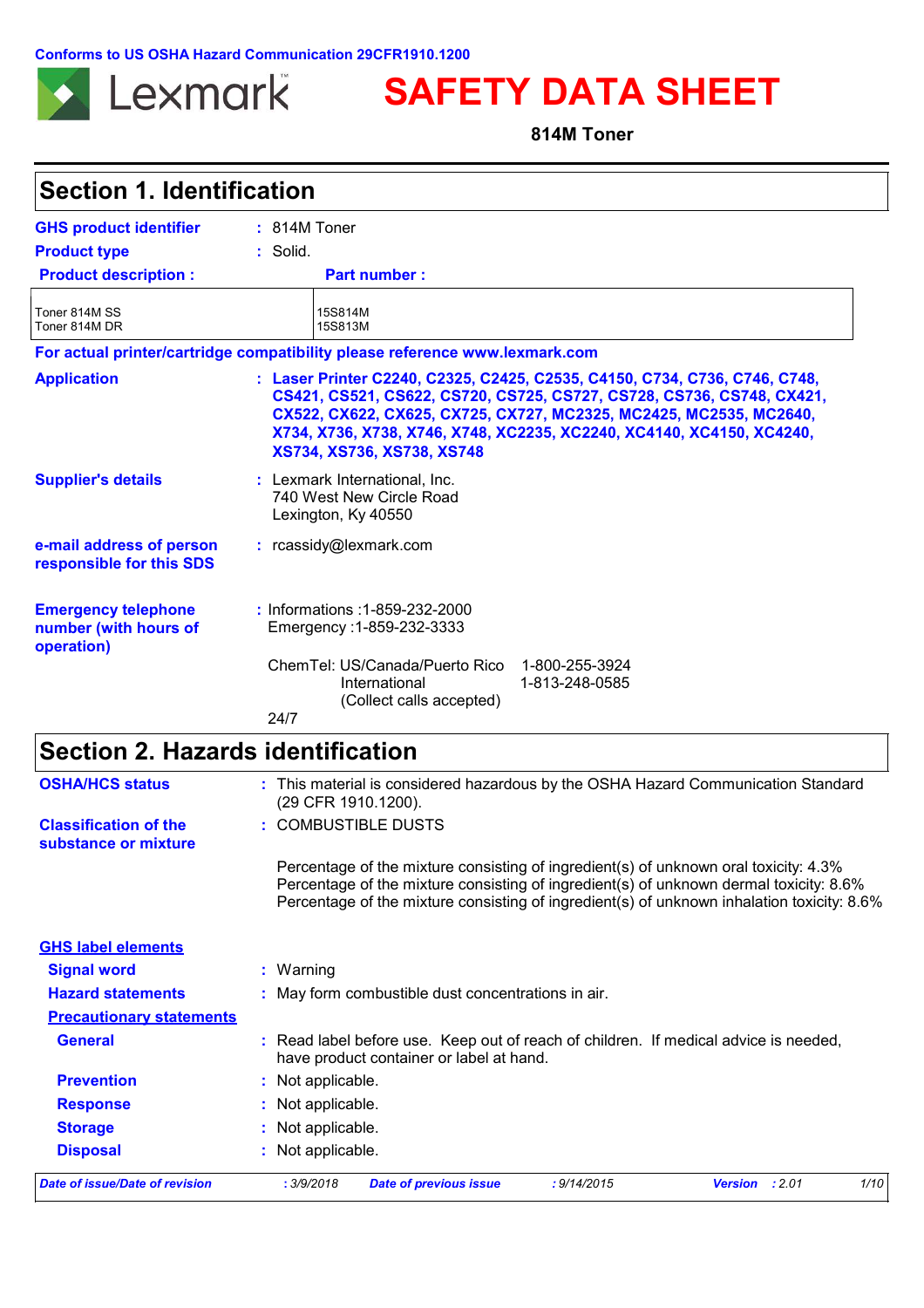### **Section 2. Hazards identification**

#### **Supplemental label elements**

**:** Keep container tightly closed. Keep away from heat, hot surfaces, sparks, open flames

**Hazards not otherwise classified**

and other ignition sources. No smoking. Prevent dust accumulation.

**:** None known.

## **Section 3. Composition/information on ingredients**

| <b>Substance/mixture</b><br>Mixture |      |                   |
|-------------------------------------|------|-------------------|
| <b>Ingredient name</b>              | 70   | <b>CAS number</b> |
| titanium dioxide                    | ∙≥ ∶ | 13463-67-7        |

Any concentration shown as a range is to protect confidentiality or is due to batch variation.

**There are no additional ingredients present which, within the current knowledge of the supplier and in the concentrations applicable, are classified as hazardous to health or the environment and hence require reporting in this section.**

**Occupational exposure limits, if available, are listed in Section 8.**

### **Section 4. First aid measures**

|                     | <b>Description of necessary first aid measures</b>                                                                                                                                                                                                                                                                                                                                                                                                                                                                                                                                                                                                                                                                                                                                                                        |
|---------------------|---------------------------------------------------------------------------------------------------------------------------------------------------------------------------------------------------------------------------------------------------------------------------------------------------------------------------------------------------------------------------------------------------------------------------------------------------------------------------------------------------------------------------------------------------------------------------------------------------------------------------------------------------------------------------------------------------------------------------------------------------------------------------------------------------------------------------|
| <b>Eye contact</b>  | : Immediately flush eyes with plenty of water, occasionally lifting the upper and lower<br>eyelids. Check for and remove any contact lenses. Continue to rinse for at least 10<br>minutes. Get medical attention if irritation occurs.                                                                                                                                                                                                                                                                                                                                                                                                                                                                                                                                                                                    |
| <b>Inhalation</b>   | : Remove victim to fresh air and keep at rest in a position comfortable for breathing. If<br>not breathing, if breathing is irregular or if respiratory arrest occurs, provide artificial<br>respiration or oxygen by trained personnel. It may be dangerous to the person providing<br>aid to give mouth-to-mouth resuscitation. Get medical attention if adverse health effects<br>persist or are severe. If unconscious, place in recovery position and get medical<br>attention immediately. Maintain an open airway. Loosen tight clothing such as a collar,<br>tie, belt or waistband. In case of inhalation of decomposition products in a fire,<br>symptoms may be delayed. The exposed person may need to be kept under medical<br>surveillance for 48 hours.                                                    |
| <b>Skin contact</b> | : Flush contaminated skin with plenty of water. Remove contaminated clothing and<br>shoes. Get medical attention if symptoms occur. Wash clothing before reuse. Clean<br>shoes thoroughly before reuse.                                                                                                                                                                                                                                                                                                                                                                                                                                                                                                                                                                                                                   |
| <b>Ingestion</b>    | : Wash out mouth with water. Remove dentures if any. Remove victim to fresh air and<br>keep at rest in a position comfortable for breathing. If material has been swallowed and<br>the exposed person is conscious, give small quantities of water to drink. Stop if the<br>exposed person feels sick as vomiting may be dangerous. Do not induce vomiting<br>unless directed to do so by medical personnel. If vomiting occurs, the head should be<br>kept low so that vomit does not enter the lungs. Get medical attention if adverse health<br>effects persist or are severe. Never give anything by mouth to an unconscious person.<br>If unconscious, place in recovery position and get medical attention immediately.<br>Maintain an open airway. Loosen tight clothing such as a collar, tie, belt or waistband. |

| Date of issue/Date of revision        | : 3/9/2018          | <b>Date of previous issue</b>                       | : 9/14/2015 | <b>Version</b> : 2.01 | 2/10 |
|---------------------------------------|---------------------|-----------------------------------------------------|-------------|-----------------------|------|
| <b>Eye contact</b>                    | : No specific data. |                                                     |             |                       |      |
| <b>Over-exposure signs/symptoms</b>   |                     |                                                     |             |                       |      |
| <b>Ingestion</b>                      |                     | : No known significant effects or critical hazards. |             |                       |      |
| <b>Skin contact</b>                   |                     | : No known significant effects or critical hazards. |             |                       |      |
| <b>Inhalation</b>                     |                     | : No known significant effects or critical hazards. |             |                       |      |
| <b>Eye contact</b>                    |                     | : No known significant effects or critical hazards. |             |                       |      |
| <b>Potential acute health effects</b> |                     |                                                     |             |                       |      |
|                                       |                     |                                                     |             |                       |      |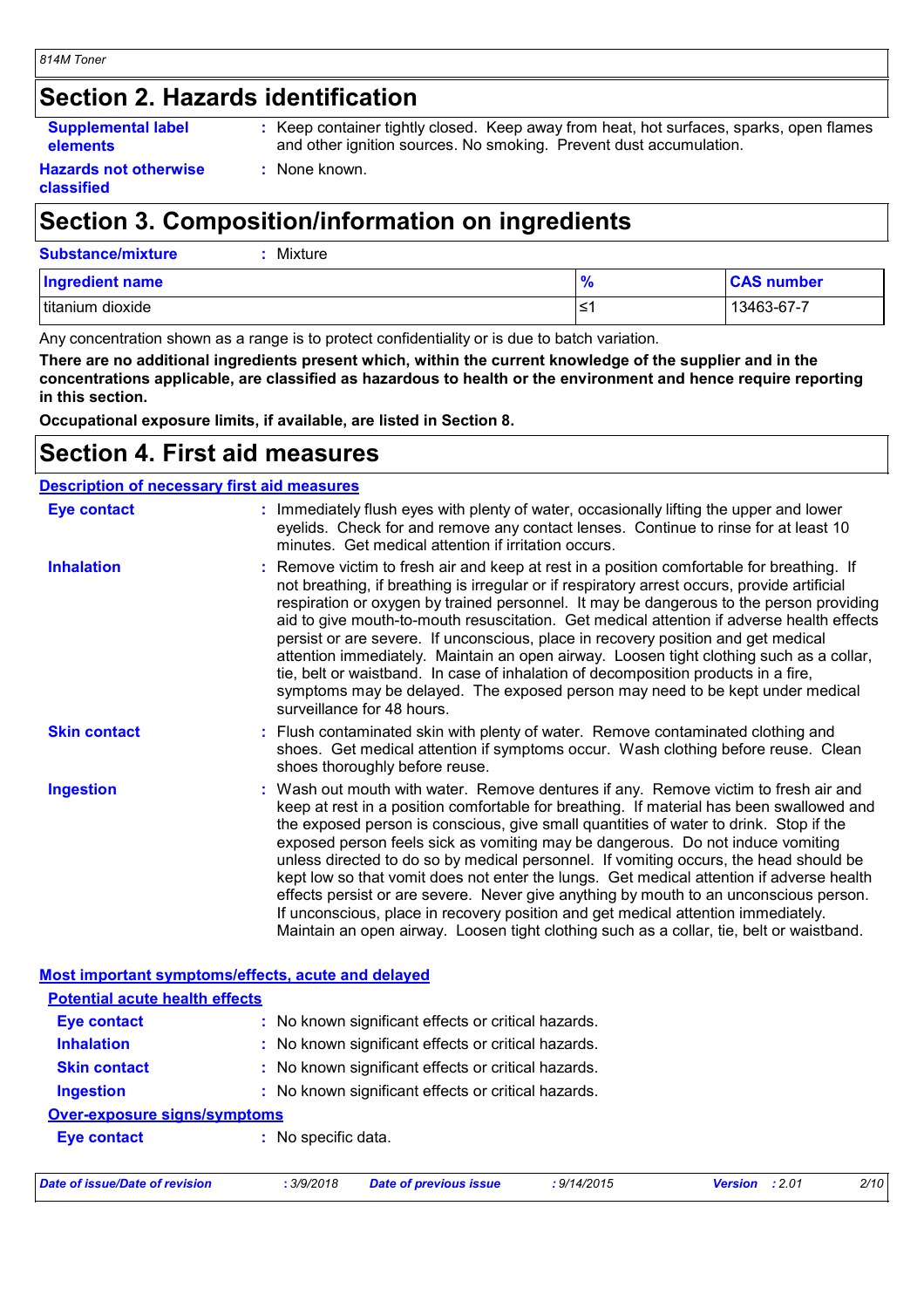#### **Section 4. First aid measures Protection of first-aiders** : No action shall be taken involving any personal risk or without suitable training. It may be dangerous to the person providing aid to give mouth-to-mouth resuscitation. **Notes to physician :** In case of inhalation of decomposition products in a fire, symptoms may be delayed. The exposed person may need to be kept under medical surveillance for 48 hours. **Specific treatments :** No specific treatment. **Skin contact Ingestion Inhalation :** No specific data. No specific data. **:** No specific data. **: Indication of immediate medical attention and special treatment needed, if necessary**

#### **See toxicological information (Section 11)**

### **Section 5. Fire-fighting measures**

| <b>Extinguishing media</b>                               |                                                                                                                                                                                                                                                                                                                               |
|----------------------------------------------------------|-------------------------------------------------------------------------------------------------------------------------------------------------------------------------------------------------------------------------------------------------------------------------------------------------------------------------------|
| <b>Suitable extinguishing</b><br>media                   | : Use dry chemical powder.                                                                                                                                                                                                                                                                                                    |
| <b>Unsuitable extinguishing</b><br>media                 | : Do not use water jet.                                                                                                                                                                                                                                                                                                       |
| <b>Specific hazards arising</b><br>from the chemical     | : May form explosible dust-air mixture if dispersed.                                                                                                                                                                                                                                                                          |
| <b>Hazardous thermal</b><br>decomposition products       | Decomposition products may include the following materials:<br>carbon dioxide<br>carbon monoxide<br>nitrogen oxides<br>metal oxide/oxides                                                                                                                                                                                     |
| <b>Special protective actions</b><br>for fire-fighters   | : Promptly isolate the scene by removing all persons from the vicinity of the incident if<br>there is a fire. No action shall be taken involving any personal risk or without suitable<br>training. Move containers from fire area if this can be done without risk. Use water<br>spray to keep fire-exposed containers cool. |
| <b>Special protective</b><br>equipment for fire-fighters | : Fire-fighters should wear appropriate protective equipment and self-contained breathing<br>apparatus (SCBA) with a full face-piece operated in positive pressure mode.                                                                                                                                                      |
|                                                          |                                                                                                                                                                                                                                                                                                                               |

### **Section 6. Accidental release measures**

#### **Personal precautions, protective equipment and emergency procedures**

| For non-emergency<br>personnel   | : No action shall be taken involving any personal risk or without suitable training.<br>Evacuate surrounding areas. Keep unnecessary and unprotected personnel from<br>entering. Do not touch or walk through spilled material. Shut off all ignition sources.<br>No flares, smoking or flames in hazard area. Provide adequate ventilation. Wear<br>appropriate respirator when ventilation is inadequate. Put on appropriate personal<br>protective equipment. |             |                       |      |
|----------------------------------|------------------------------------------------------------------------------------------------------------------------------------------------------------------------------------------------------------------------------------------------------------------------------------------------------------------------------------------------------------------------------------------------------------------------------------------------------------------|-------------|-----------------------|------|
| For emergency responders         | If specialized clothing is required to deal with the spillage, take note of any information in<br>Section 8 on suitable and unsuitable materials. See also the information in "For non-<br>emergency personnel".                                                                                                                                                                                                                                                 |             |                       |      |
| <b>Environmental precautions</b> | : Avoid dispersal of spilled material and runoff and contact with soil, waterways, drains<br>and sewers. Inform the relevant authorities if the product has caused environmental<br>pollution (sewers, waterways, soil or air).                                                                                                                                                                                                                                  |             |                       |      |
| Date of issue/Date of revision   | <b>Date of previous issue</b><br>: 3/9/2018                                                                                                                                                                                                                                                                                                                                                                                                                      | : 9/14/2015 | <b>Version</b> : 2.01 | 3/10 |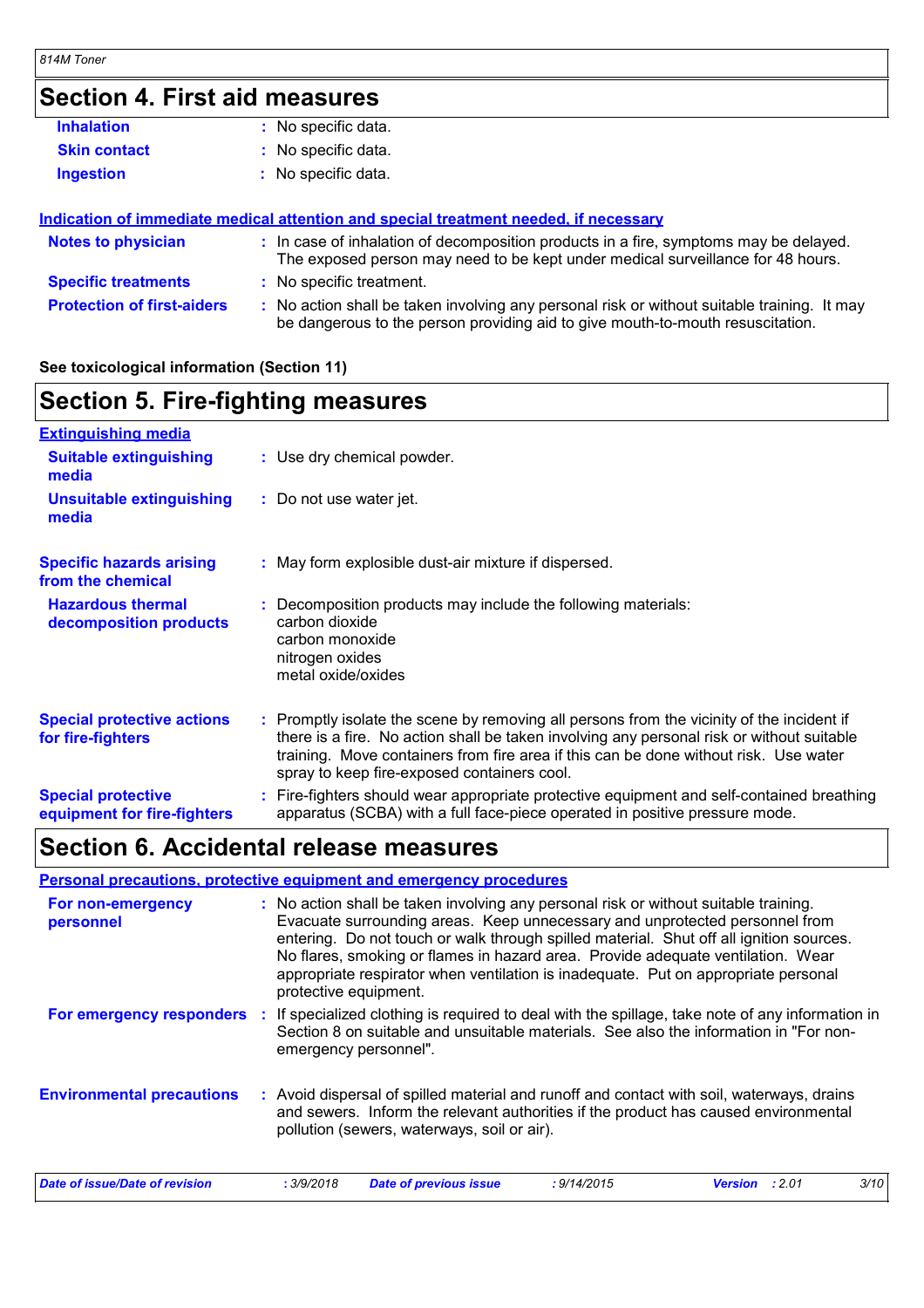### **Section 6. Accidental release measures**

#### **Methods and materials for containment and cleaning up**

| <b>Small spill</b> | : Move containers from spill area. Use spark-proof tools and explosion-proof equipment.<br>Vacuum or sweep up material and place in a designated, labeled waste container.<br>Dispose of via a licensed waste disposal contractor.                                                                                                                                                |
|--------------------|-----------------------------------------------------------------------------------------------------------------------------------------------------------------------------------------------------------------------------------------------------------------------------------------------------------------------------------------------------------------------------------|
| <b>Large spill</b> | : Move containers from spill area. Approach release from upwind. Prevent entry into<br>sewers, water courses, basements or confined areas. Vacuum or sweep up material<br>and place in a designated, labeled waste container. Dispose of via a licensed waste<br>disposal contractor. Note: see Section 1 for emergency contact information and Section<br>13 for waste disposal. |

### **Section 7. Handling and storage**

#### **Precautions for safe handling**

| <b>Protective measures</b>                                                       | : Put on appropriate personal protective equipment (see Section 8). Do not ingest. Avoid<br>contact with eyes, skin and clothing. Avoid the creation of dust when handling and avoid<br>all possible sources of ignition (spark or flame). Prevent dust accumulation. Use only<br>with adequate ventilation. Wear appropriate respirator when ventilation is inadequate.<br>Keep in the original container or an approved alternative made from a compatible<br>material, kept tightly closed when not in use. Electrical equipment and lighting should<br>be protected to appropriate standards to prevent dust coming into contact with hot<br>surfaces, sparks or other ignition sources. Take precautionary measures against<br>electrostatic discharges. To avoid fire or explosion, dissipate static electricity during<br>transfer by grounding and bonding containers and equipment before transferring<br>material. Empty containers retain product residue and can be hazardous. Do not reuse<br>container. |
|----------------------------------------------------------------------------------|-----------------------------------------------------------------------------------------------------------------------------------------------------------------------------------------------------------------------------------------------------------------------------------------------------------------------------------------------------------------------------------------------------------------------------------------------------------------------------------------------------------------------------------------------------------------------------------------------------------------------------------------------------------------------------------------------------------------------------------------------------------------------------------------------------------------------------------------------------------------------------------------------------------------------------------------------------------------------------------------------------------------------|
| <b>Advice on general</b><br>occupational hygiene                                 | : Eating, drinking and smoking should be prohibited in areas where this material is<br>handled, stored and processed. Workers should wash hands and face before eating,<br>drinking and smoking. Remove contaminated clothing and protective equipment before<br>entering eating areas. See also Section 8 for additional information on hygiene<br>measures.                                                                                                                                                                                                                                                                                                                                                                                                                                                                                                                                                                                                                                                         |
| <b>Conditions for safe storage,</b><br>including any<br><b>incompatibilities</b> | : Store in accordance with local regulations. Store in a segregated and approved area.<br>Store in original container protected from direct sunlight in a dry, cool and well-ventilated<br>area, away from incompatible materials (see Section 10) and food and drink. Eliminate<br>all ignition sources. Separate from oxidizing materials. Keep container tightly closed<br>and sealed until ready for use. Containers that have been opened must be carefully<br>resealed and kept upright to prevent leakage. Do not store in unlabeled containers.<br>Use appropriate containment to avoid environmental contamination. See Section 10 for<br>incompatible materials before handling or use.                                                                                                                                                                                                                                                                                                                     |

### **Section 8. Exposure controls/personal protection**

#### **Control parameters**

#### **Occupational exposure limits**

| <b>Ingredient name</b> | <b>Exposure limits</b>                                                                                                                                                                                                                                                              |
|------------------------|-------------------------------------------------------------------------------------------------------------------------------------------------------------------------------------------------------------------------------------------------------------------------------------|
| titanium dioxide       | <b>ACGIH TLV (United States, 3/2017).</b><br>TWA: 10 mg/m <sup>3</sup> 8 hours.<br>OSHA PEL 1989 (United States, 3/1989).<br>TWA: 10 mg/m <sup>3</sup> 8 hours. Form: Total dust<br><b>OSHA PEL (United States, 6/2016).</b><br>TWA: 15 mg/m <sup>3</sup> 8 hours. Form: Total dust |

#### **Appropriate engineering controls**

**:** The engineering controls also need to keep gas, vapor or dust concentrations below any lower explosive limits. Use explosion-proof ventilation equipment.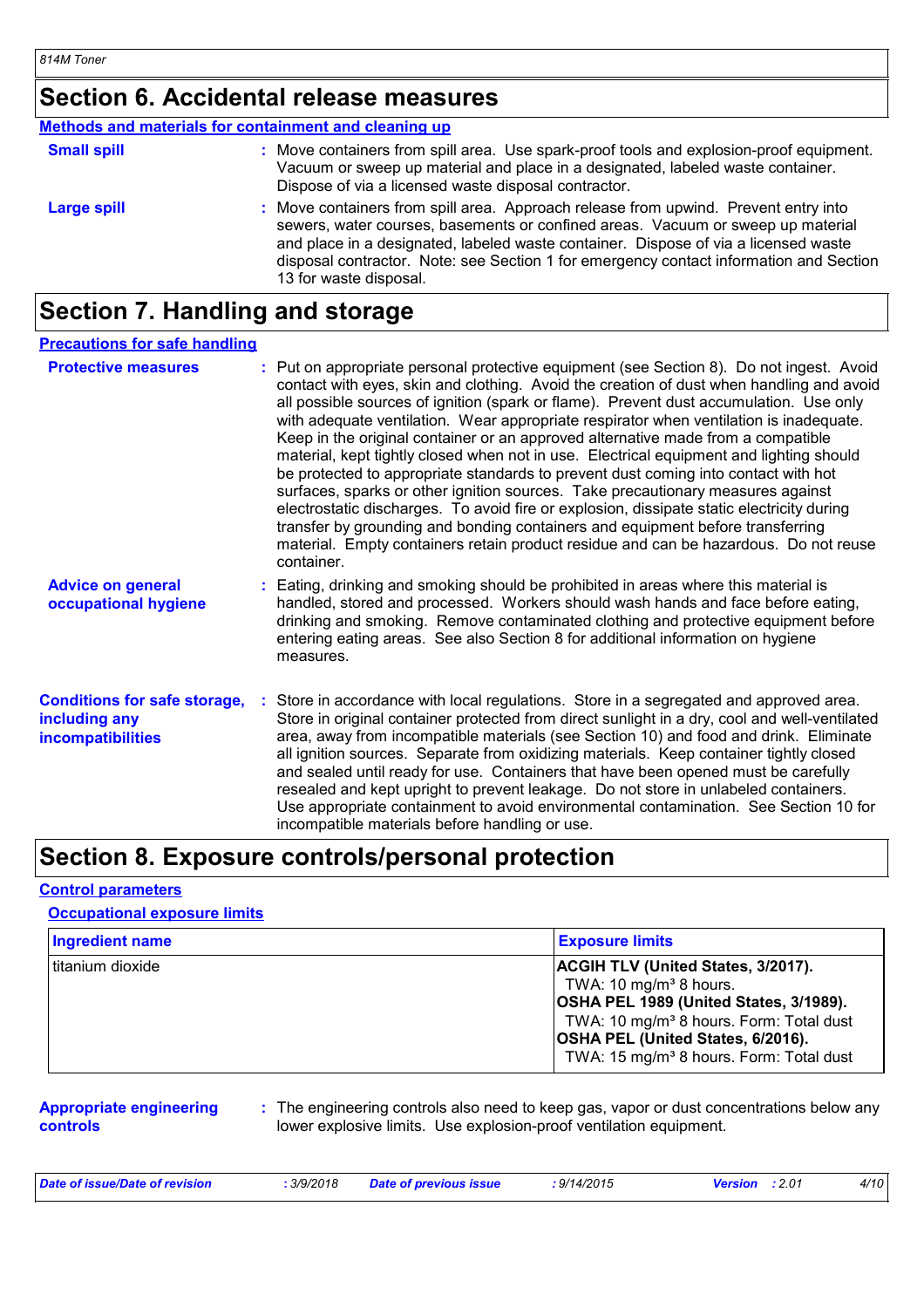# **Section 8. Exposure controls/personal protection**

| <b>Environmental exposure</b><br><b>controls</b> | : Emissions from ventilation or work process equipment should be checked to ensure<br>they comply with the requirements of environmental protection legislation. In some<br>cases, fume scrubbers, filters or engineering modifications to the process equipment<br>will be necessary to reduce emissions to acceptable levels.                                                                                                                                                                                                                                                                                      |  |
|--------------------------------------------------|----------------------------------------------------------------------------------------------------------------------------------------------------------------------------------------------------------------------------------------------------------------------------------------------------------------------------------------------------------------------------------------------------------------------------------------------------------------------------------------------------------------------------------------------------------------------------------------------------------------------|--|
| <b>Individual protection measures</b>            |                                                                                                                                                                                                                                                                                                                                                                                                                                                                                                                                                                                                                      |  |
| <b>Hygiene measures</b>                          | Wash hands, forearms and face thoroughly after handling chemical products, before<br>eating, smoking and using the lavatory and at the end of the working period.<br>Appropriate techniques should be used to remove potentially contaminated clothing.<br>Wash contaminated clothing before reusing. Ensure that eyewash stations and safety<br>showers are close to the workstation location.                                                                                                                                                                                                                      |  |
| <b>Eye/face protection</b>                       | Safety eyewear complying with an approved standard should be used when a risk<br>assessment indicates this is necessary to avoid exposure to liquid splashes, mists,<br>gases or dusts. If contact is possible, the following protection should be worn, unless<br>the assessment indicates a higher degree of protection: safety glasses with side-<br>shields.                                                                                                                                                                                                                                                     |  |
| <b>Skin protection</b>                           |                                                                                                                                                                                                                                                                                                                                                                                                                                                                                                                                                                                                                      |  |
| <b>Hand protection</b>                           | Chemical-resistant, impervious gloves complying with an approved standard should be<br>worn at all times when handling chemical products if a risk assessment indicates this is<br>necessary. Considering the parameters specified by the glove manufacturer, check<br>during use that the gloves are still retaining their protective properties. It should be<br>noted that the time to breakthrough for any glove material may be different for different<br>glove manufacturers. In the case of mixtures, consisting of several substances, the<br>protection time of the gloves cannot be accurately estimated. |  |
| <b>Body protection</b>                           | Personal protective equipment for the body should be selected based on the task being<br>performed and the risks involved and should be approved by a specialist before<br>handling this product.                                                                                                                                                                                                                                                                                                                                                                                                                    |  |
| <b>Other skin protection</b>                     | Appropriate footwear and any additional skin protection measures should be selected<br>based on the task being performed and the risks involved and should be approved by a<br>specialist before handling this product.                                                                                                                                                                                                                                                                                                                                                                                              |  |
| <b>Respiratory protection</b>                    | Based on the hazard and potential for exposure, select a respirator that meets the<br>÷.<br>appropriate standard or certification. Respirators must be used according to a<br>respiratory protection program to ensure proper fitting, training, and other important<br>aspects of use.                                                                                                                                                                                                                                                                                                                              |  |

# **Section 9. Physical and chemical properties**

| <b>Appearance</b>                               |                                  |
|-------------------------------------------------|----------------------------------|
| <b>Physical state</b>                           | : Solid. [Finely divided solid.] |
| <b>Color</b>                                    | : Magenta                        |
| <b>Odor</b>                                     | : Faint odor. (Plastic.)         |
| <b>Odor threshold</b>                           | : Not available.                 |
| pH                                              | : Not applicable.                |
| <b>Melting point</b>                            | : Not determined.                |
| <b>Boiling point</b>                            | : Not available.                 |
| <b>Flash point</b>                              | : Closed cup: Not applicable.    |
| <b>Burning time</b>                             | : Not available.                 |
| <b>Burning rate</b>                             | : Not available.                 |
| <b>Evaporation rate</b>                         | : Not applicable.                |
| <b>Flammability (solid, gas)</b>                | $:$ Not available.               |
| Lower and upper explosive<br>(flammable) limits | : Not available.                 |
|                                                 |                                  |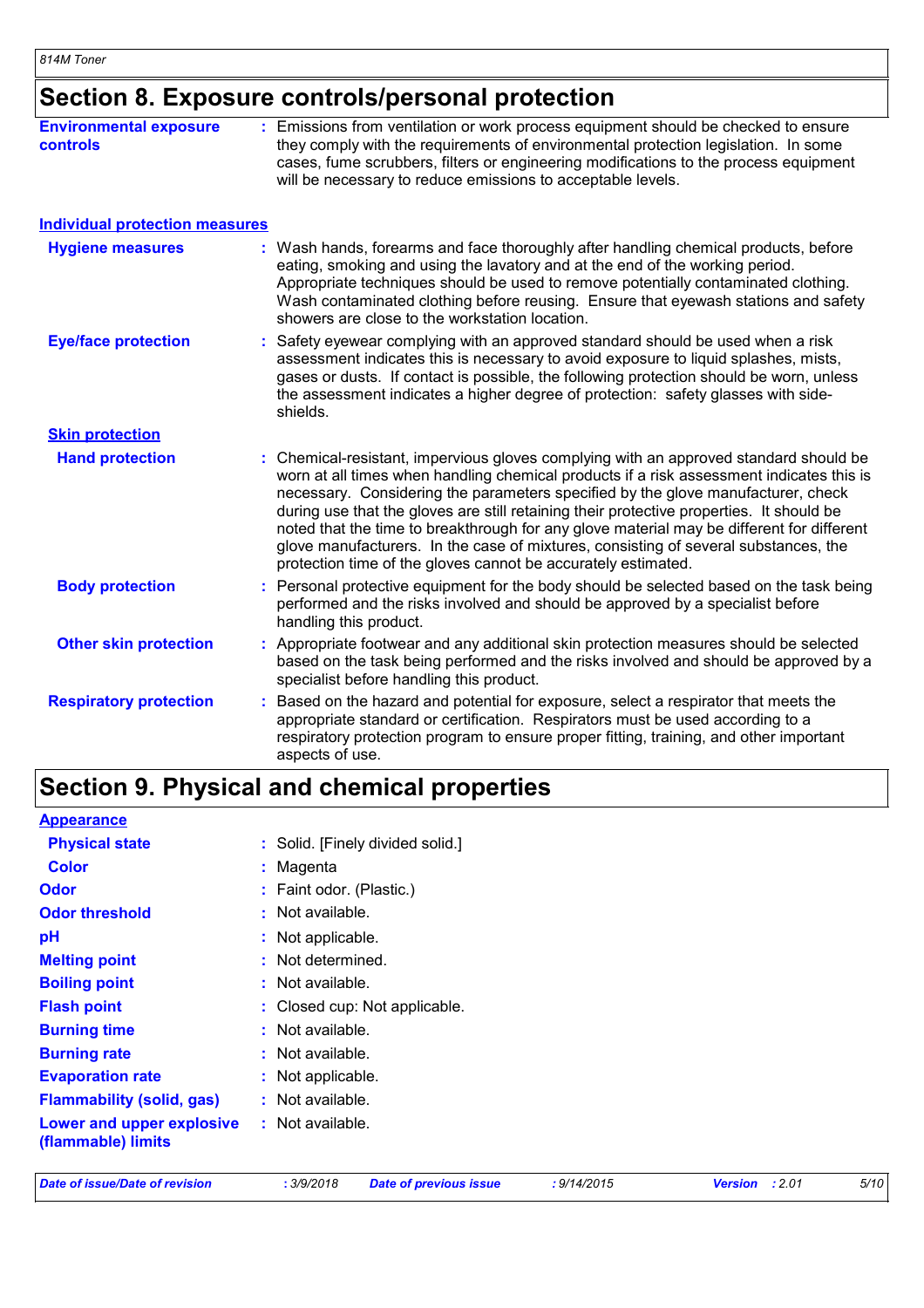## **Section 9. Physical and chemical properties**

| <b>Vapor pressure</b>                             | $:$ Not available.                                                |
|---------------------------------------------------|-------------------------------------------------------------------|
| <b>Vapor density</b>                              | : Not applicable.                                                 |
| <b>Relative density</b>                           | : Not determined.                                                 |
| <b>Solubility</b>                                 | : Insoluble in the following materials: cold water and hot water. |
| <b>Solubility in water</b>                        | : Not available.                                                  |
| <b>Partition coefficient: n-</b><br>octanol/water | : Not available.                                                  |
| <b>Auto-ignition temperature</b>                  | $:$ Not available.                                                |
| <b>Decomposition temperature</b>                  | $:$ Not available.                                                |
| <b>SADT</b>                                       | : Not available.                                                  |
| <b>Viscosity</b>                                  | : Not available.                                                  |

## **Section 10. Stability and reactivity**

| <b>Reactivity</b>                                   | : No specific test data related to reactivity available for this product or its ingredients.                                                                                                                                                                                                                                                                          |  |
|-----------------------------------------------------|-----------------------------------------------------------------------------------------------------------------------------------------------------------------------------------------------------------------------------------------------------------------------------------------------------------------------------------------------------------------------|--|
| <b>Chemical stability</b>                           | : The product is stable.                                                                                                                                                                                                                                                                                                                                              |  |
| <b>Possibility of hazardous</b><br><b>reactions</b> | : Under normal conditions of storage and use, hazardous reactions will not occur.                                                                                                                                                                                                                                                                                     |  |
| <b>Conditions to avoid</b>                          | : Avoid the creation of dust when handling and avoid all possible sources of ignition<br>(spark or flame). Take precautionary measures against electrostatic discharges. To<br>avoid fire or explosion, dissipate static electricity during transfer by grounding and<br>bonding containers and equipment before transferring material. Prevent dust<br>accumulation. |  |
| <b>Incompatible materials</b>                       | : Reactive or incompatible with the following materials:<br>oxidizing materials                                                                                                                                                                                                                                                                                       |  |
| <b>Hazardous decomposition</b><br>products          | : Under normal conditions of storage and use, hazardous decomposition products should<br>not be produced.                                                                                                                                                                                                                                                             |  |

### **Section 11. Toxicological information**

#### **Information on toxicological effects**

#### **Acute toxicity**

| <b>Product/ingredient name</b> | <b>Result</b>                                             | <b>Species</b>    | <b>Dose</b>                                | <b>Exposure</b> |
|--------------------------------|-----------------------------------------------------------|-------------------|--------------------------------------------|-----------------|
| titanium dioxide<br>814M Toner | LD50 Oral<br>LC50 Inhalation Dusts and mists<br>LD50 Oral | Rat<br>Rat<br>Rat | >5000 mg/kg<br>$>5000$ mg/l<br>>5000 mg/kg | l4 hours        |

#### **Irritation/Corrosion**

No specific data.

#### **Sensitization**

No specific data.

#### **Mutagenicity**

No specific data.

#### **Conclusion/Summary :** Not mutagenic in Ames test.

*Date of issue/Date of revision* **:** *3/9/2018 Date of previous issue : 9/14/2015 Version : 2.01 6/10*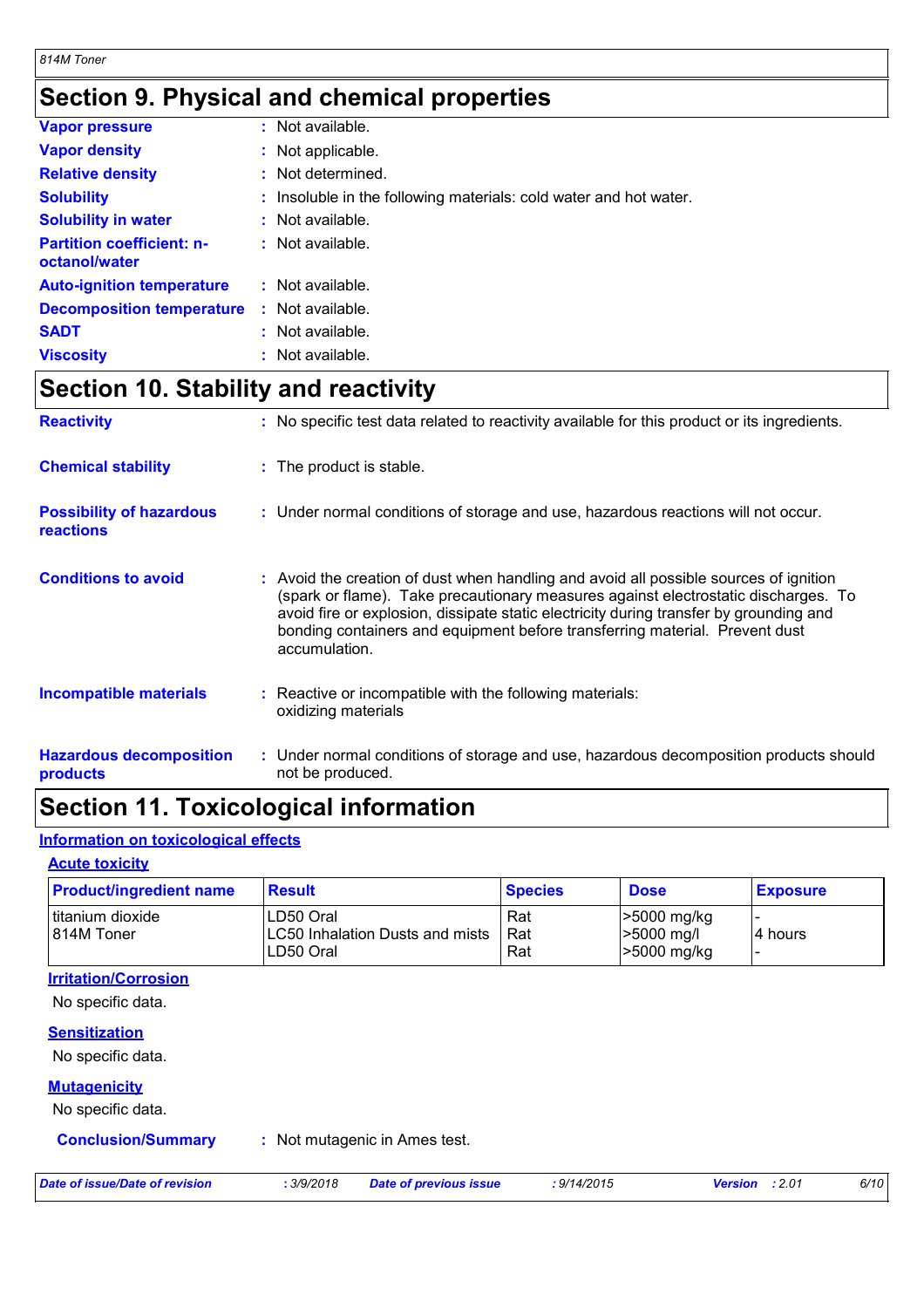### **Section 11. Toxicological information**

#### **Carcinogenicity**

No specific data.

```
Conclusion/Summary <b>: Low acute inhalation toxicity. As with exposure to high concentrations of any dust,
                    minimal irritation of the respiratory tract may occur. Pure titanium dioxide, a minor 
                    component of this product, has been listed by IARC as a group 2B (possible 
                    carcinogen). This classification is based on rat "lung particulate overload" studies 
                    performed with airborne particulate. Toner is not listed by IARC, NTP, or OSHA.
```
#### **Classification**

| <b>Product/ingredient name</b> | <b>OSHA</b> | <b>IARC</b> | <b>NTP</b> |
|--------------------------------|-------------|-------------|------------|
| titanium dioxide               |             | 2B          |            |

#### **Reproductive toxicity**

No specific data.

#### **Teratogenicity**

No specific data.

#### **Specific target organ toxicity (single exposure)**

No specific data.

#### **Specific target organ toxicity (repeated exposure)**

No specific data.

#### **Aspiration hazard**

No specific data.

**Short term exposure**

| Information on the likely             | : Routes of entry anticipated: Dermal, Inhalation. |
|---------------------------------------|----------------------------------------------------|
| routes of exposure                    |                                                    |
| <b>Potential acute health effects</b> |                                                    |

| <b>Eye contact</b>  | : No known significant effects or critical hazards. |
|---------------------|-----------------------------------------------------|
| <b>Inhalation</b>   | : No known significant effects or critical hazards. |
| <b>Skin contact</b> | : No known significant effects or critical hazards. |

**Ingestion :** No known significant effects or critical hazards.

#### **Symptoms related to the physical, chemical and toxicological characteristics**

| <b>Eye contact</b>  | : No specific data. |
|---------------------|---------------------|
| <b>Inhalation</b>   | : No specific data. |
| <b>Skin contact</b> | : No specific data. |
| <b>Ingestion</b>    | : No specific data. |

#### **Delayed and immediate effects and also chronic effects from short and long term exposure**

| Date of issue/Date of revision        | : 3/9/2018         | <b>Date of previous issue</b> | : 9/14/2015 | <b>Version</b> : 2.01 | 7/10 |
|---------------------------------------|--------------------|-------------------------------|-------------|-----------------------|------|
| <b>Potential delayed effects</b>      | : Not available.   |                               |             |                       |      |
| <b>Potential immediate</b><br>effects | : Not available.   |                               |             |                       |      |
| <b>Long term exposure</b>             |                    |                               |             |                       |      |
| <b>Potential delayed effects</b>      | : Not available.   |                               |             |                       |      |
| <b>Potential immediate</b><br>effects | $:$ Not available. |                               |             |                       |      |
| <b>SHOTL LETTH EXPOSURE</b>           |                    |                               |             |                       |      |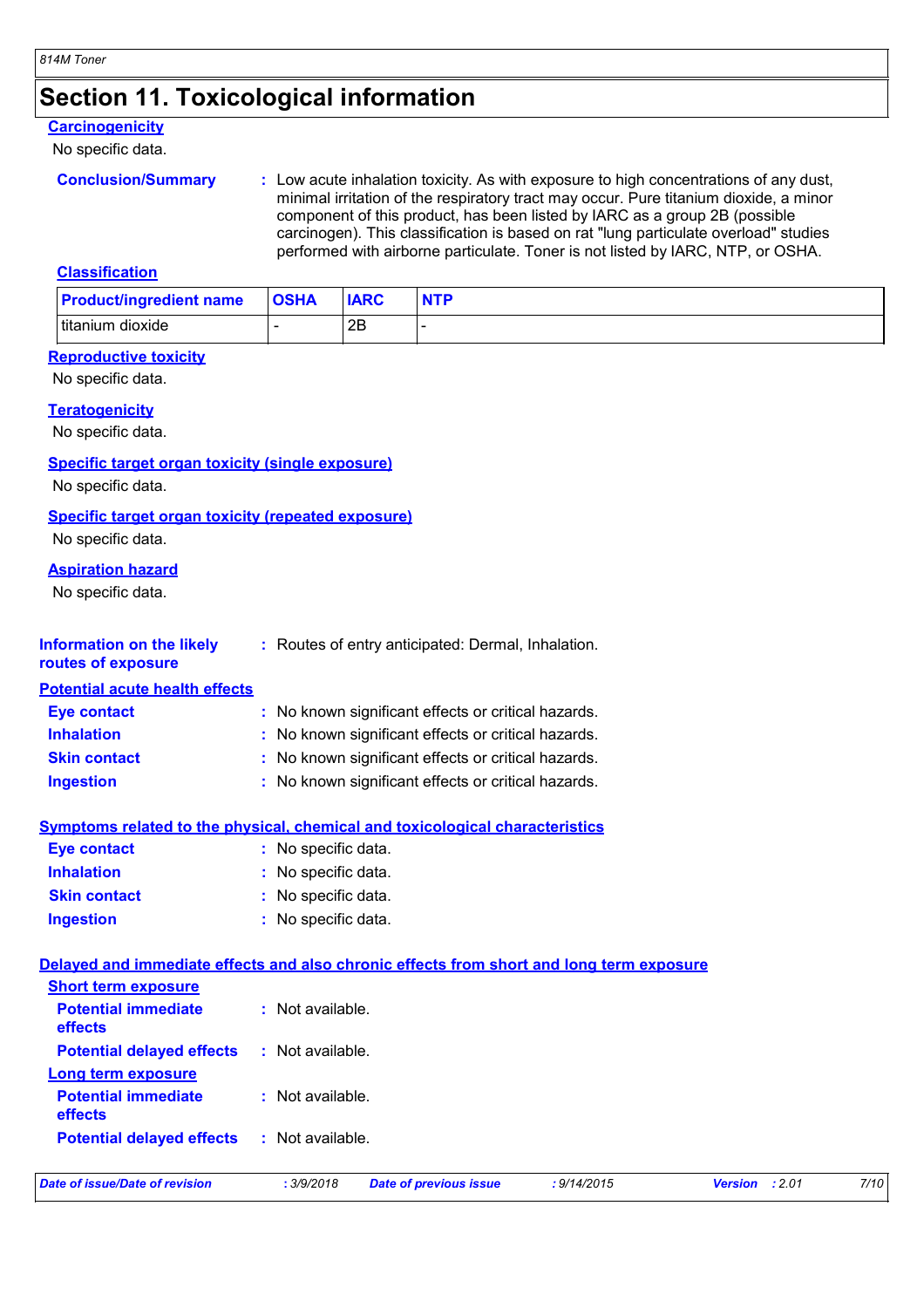## **Section 11. Toxicological information**

#### **Potential chronic health effects**

|  | No specific data. |  |
|--|-------------------|--|
|--|-------------------|--|

| <b>General</b><br><b>Carcinogenicity</b> | : No known significant effects or critical hazards.<br>: No known significant effects or critical hazards. |
|------------------------------------------|------------------------------------------------------------------------------------------------------------|
|                                          |                                                                                                            |
| <b>Mutagenicity</b>                      | : No known significant effects or critical hazards. Toner is negative (nonmutagenic) in the<br>Ames assay. |
| <b>Teratogenicity</b>                    | : No known significant effects or critical hazards.                                                        |
| <b>Developmental effects</b>             | : No known significant effects or critical hazards.                                                        |
| <b>Fertility effects</b>                 | : No known significant effects or critical hazards.                                                        |

#### **Numerical measures of toxicity**

**Acute toxicity estimates**

Not available.

# **Section 12. Ecological information**

| <b>Toxicity</b>                |                                       |                                               |                 |  |  |
|--------------------------------|---------------------------------------|-----------------------------------------------|-----------------|--|--|
| <b>Product/ingredient name</b> | <b>Result</b>                         | <b>Species</b>                                | <b>Exposure</b> |  |  |
| titanium dioxide               | Acute LC50 3 mg/l Fresh water         | Crustaceans - Ceriodaphnia<br>dubia - Neonate | 48 hours        |  |  |
|                                | Acute LC50 6.5 mg/l Fresh water       | Daphnia - Daphnia pulex -<br>Neonate          | 48 hours        |  |  |
|                                | Acute LC50 >1000000 µg/l Marine water | <b>Fish - Fundulus heteroclitus</b>           | 96 hours        |  |  |
| 814M Toner                     | Acute EC50 >1000 mg/l                 | Daphnia                                       | 24 hours        |  |  |
|                                | Acute EC50 >1000 mg/l                 | Daphnia                                       | 48 hours        |  |  |

#### **Persistence and degradability**

Not available.

#### **Bioaccumulative potential**

No specific data.

**Soil/water partition coefficient (KOC) :** Not available. **Mobility in soil**

**Other adverse effects** : No known significant effects or critical hazards.

### **Section 13. Disposal considerations**

| <b>Disposal methods</b> | : The generation of waste should be avoided or minimized wherever possible. Disposal<br>of this product, solutions and any by-products should at all times comply with the<br>requirements of environmental protection and waste disposal legislation and any<br>regional local authority requirements. Dispose of surplus and non-recyclable products<br>via a licensed waste disposal contractor. Waste should not be disposed of untreated to<br>the sewer unless fully compliant with the requirements of all authorities with jurisdiction.<br>Waste packaging should be recycled. Incineration or landfill should only be considered<br>when recycling is not feasible. This material and its container must be disposed of in a |
|-------------------------|----------------------------------------------------------------------------------------------------------------------------------------------------------------------------------------------------------------------------------------------------------------------------------------------------------------------------------------------------------------------------------------------------------------------------------------------------------------------------------------------------------------------------------------------------------------------------------------------------------------------------------------------------------------------------------------------------------------------------------------|
|-------------------------|----------------------------------------------------------------------------------------------------------------------------------------------------------------------------------------------------------------------------------------------------------------------------------------------------------------------------------------------------------------------------------------------------------------------------------------------------------------------------------------------------------------------------------------------------------------------------------------------------------------------------------------------------------------------------------------------------------------------------------------|

| Date of issue/Date of revision<br>3/9/2018. | <b>Date of previous issue</b> | 9/14/2015<br><b>Version</b> : 2.01 |  | 8/10 |
|---------------------------------------------|-------------------------------|------------------------------------|--|------|
|---------------------------------------------|-------------------------------|------------------------------------|--|------|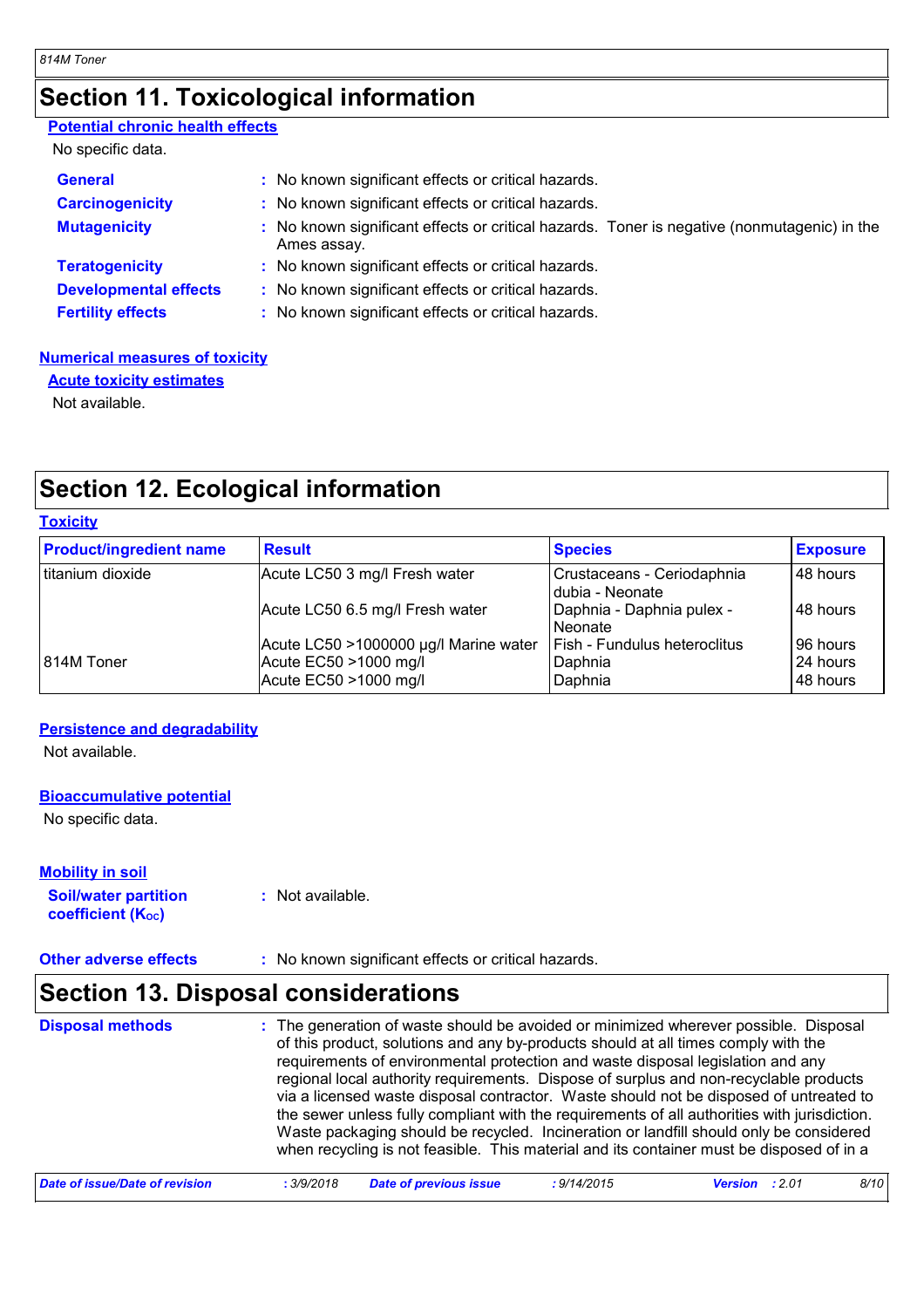# **Section 13. Disposal considerations**

safe way. Care should be taken when handling emptied containers that have not been cleaned or rinsed out. Empty containers or liners may retain some product residues. Avoid dispersal of spilled material and runoff and contact with soil, waterways, drains and sewers.

## **Section 14. Transport information**

|                                         | <b>DOT</b><br><b>Classification</b> | <b>TDG</b><br><b>Classification</b> | <b>Mexico</b><br><b>Classification</b> | <b>ADR/RID</b> | <b>IMDG</b>    | <b>IATA</b>    |
|-----------------------------------------|-------------------------------------|-------------------------------------|----------------------------------------|----------------|----------------|----------------|
| <b>UN number</b>                        | Not regulated.                      | Not regulated.                      | Not regulated.                         | Not regulated. | Not regulated. | Not regulated. |
| <b>UN proper</b><br>shipping name       |                                     |                                     |                                        |                |                |                |
| <b>Transport</b><br>hazard class(es)    |                                     |                                     |                                        |                |                |                |
| <b>Packing group</b>                    |                                     | -                                   | $\overline{\phantom{0}}$               |                | -              | -              |
| <b>Environmental</b><br>hazards         | No.                                 | No.                                 | No.                                    | No.            | No.            | No.            |
| <b>Additional</b><br><b>information</b> |                                     |                                     |                                        |                |                |                |

**Special precautions for user Transport within user's premises:** always transport in closed containers that are **:** upright and secure. Ensure that persons transporting the product know what to do in the event of an accident or spillage.

**Transport in bulk according to Annex II of MARPOL and the IBC Code :** Not available.

## **Section 15. Regulatory information**

| <b>United States</b>                                                         |                                                                                                                                                                                                                                                                       |
|------------------------------------------------------------------------------|-----------------------------------------------------------------------------------------------------------------------------------------------------------------------------------------------------------------------------------------------------------------------|
| <b>TSCA (USA)</b>                                                            | : All ingredients are listed on the Toxic Substances Control Act (TSCA) inventory, have<br>been registered, or are exempt.                                                                                                                                            |
| <b>SARA / EPCRA (USA)</b>                                                    | : None of the ingredients in this product has a final reportable quantity $(RQ)$ under<br>Emergency Planning and Community Right-to Know Act (EPCRA)- Section 302:<br>Extremely Hazardous Substances (EHS) or notification requirements for EHS under<br>Section 304. |
| <b>California Prop. 65</b>                                                   | : This product contains no known materials at levels which the State of California has<br>found to cause cancer, birth defects or other reproductive harm - California Proposition<br>65.                                                                             |
| <b>International regulations lists</b><br><b>Europe inventory (EINECS) :</b> | All ingredients are listed on the European Inventory of Existing Commercial Substances<br>(EINECS) list, have been registered on the European List of New Chemical Substances<br>(ELINCS), or are exempt.                                                             |